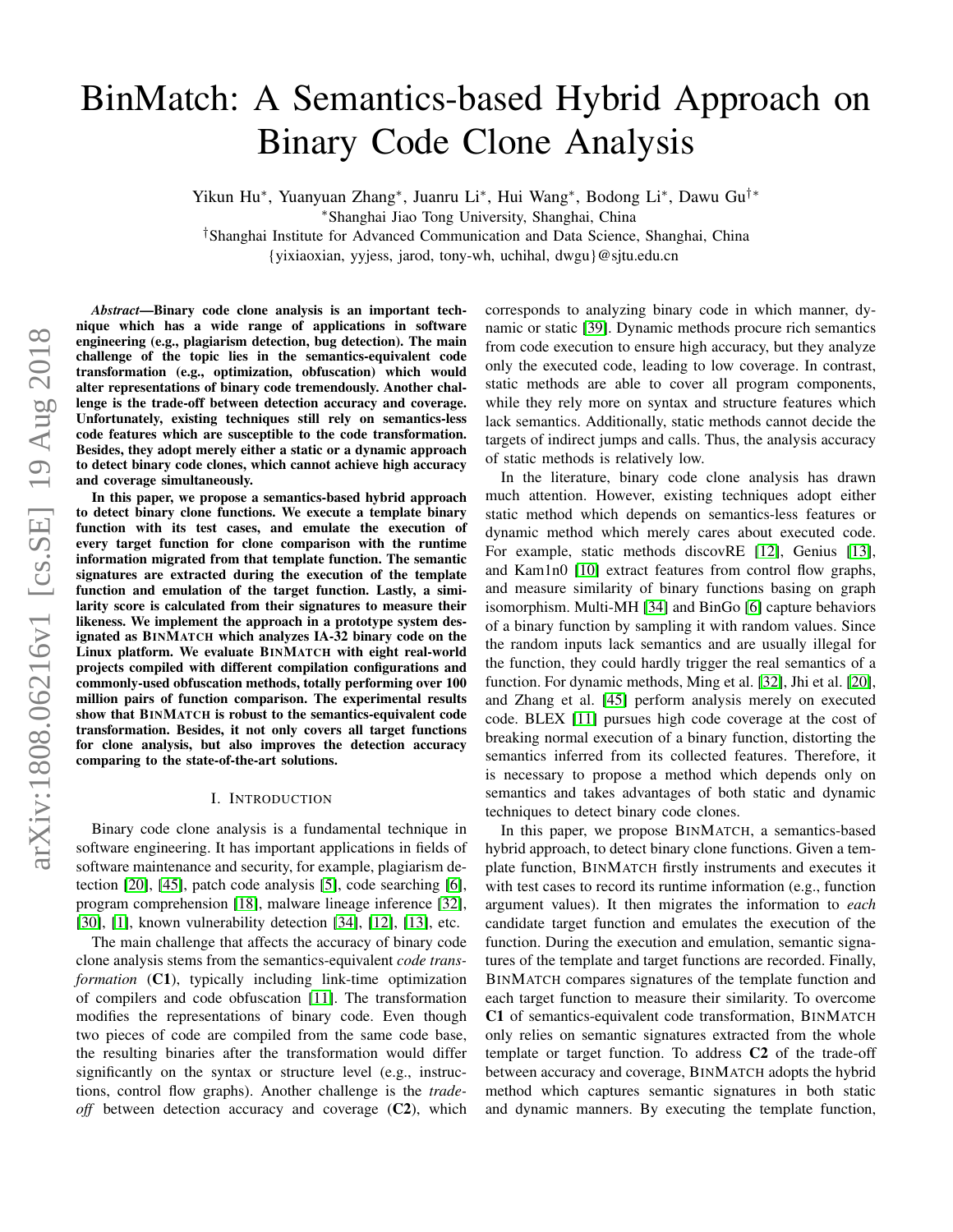BINMATCH captures its signature of rich semantics. Then, it emulates every candidate target function with the runtime information of the template function to extract their signatures, which takes all target functions into consideration.

BINMATCH is evaluated with eight real-world projects compiled with various compilation configurations and obfuscation settings, totally performing over 100 million pairs of function comparison. The experimental results indicate that BINMATCH not only is robust to semantics-equivalent code transformation, but also outperforms the state-of-the-art solutions.

In summary, the contributions of this paper are as followed:

- We propose a semantics-based hybrid approach to analyze binary code clones. The approach captures the semantic signature of a binary function in either dynamic (execution) or static (emulation) manner. Thus, it could not only detect clone functions accurately with signatures of rich semantics, but also cover all target functions under analysis.
- To smooth the migration of runtime information and the emulation of a function, we propose novel strategies to handle global variable reading, indirect calling/jumping, and library function invocation.
- We implement the approach in a prototype system BINMATCH which supports IA-32 binary code clone analysis on the Linux platform. BINMATCH is evaluated with eight real-world projects which are compiled with different compilation configurations and obfuscation settings. The experimental results show that BINMATCH is robust to the semantics-equivalent code transformation. Besides, it covers all candidate target functions for clone analysis, and outperforms the state-of-the-art solutions from the perspective of accuracy.

## II. MOTIVATION AND OVERVIEW

In this section, we firstly present an example to illustrate the limitations of previous work on binary code clone analysis, which motivate our research. Then, we explain the basic idea of our approach and show the system overview.

## <span id="page-1-0"></span>*A. Motivating Example*

It is a typical application of binary code clone detection to locate known vulnerable code in binary programs [\[34\]](#page-10-5), [\[12\]](#page-9-3), [\[13\]](#page-9-4). Given a piece of code which contains a known bug, it is possible to locate the corresponding clone (or similar) code in other programs to check whether those programs are also vulnerable.

NConvert [\[42\]](#page-10-7) is a closed-source image processor which supports multiple formats. It statically links the open-source library libpng [\[29\]](#page-10-8) to handle files of the PNG format. Function *png\_set\_unknown\_chunks* of libpng is found to contain an integer overflow vulnerability before the version of 1.5.14 (CVE-2013-7353). It is necessary to locate the statically-linked function in NConvert to verify whether the function is vulnerable and ensure the program security. Since the source code of libpng is available, it is reasonable

to fulfill the target with the clone code detection technique. However, only the executable of NConvert is accessible that its compilation configuration is unknown. Even though executables are compiled from the same code base, different compilation configurations would lead to semantics-equivalent transformation (C1), generating syntax- and structure-variant binary code of equal semantics. Hence, methods relying on syntax or structural features (e.g., control flow graph isomorphism) become ineffective. Besides, it is challenging to not only locate *png\_set\_unknown\_chunks* accurately, but also achieve high code coverage of NConvert (C2). The target function is statically-linked, mixing with the user-defined functions of NConvert. Static methods of binary code clone detection could cover all functions in NConvert to find *png\_set\_unknown\_chunks*. However, they leverage semanticsless features, generating inaccurate results. In contrast, dynamic methods depend on semantic features which are extracted via code execution, while they merely focus on the executed code. It even requires huge extra work for dynamic methods to generate test cases in order to cover the target function. Unfortunately, code coverage is still an issue for dynamic analysis of binaries [\[24\]](#page-10-9).

#### *B. System Overview of* BINMATCH

We propose BINMATCH to perform binary function clone analysis. Given a binary function (the *template*), BINMATCH finds its clone match in the target binary program, returning a list of functions (the *targets*) from the program, which is ranked basing on the semantic similarity.

Figure [1](#page-2-0) presents the work flow of BINMATCH. Given the template function which has been well analyzed or understood (*png\_set\_unknown\_chunks*), BINMATCH instruments and executes it with test cases, capturing its semantic signature ([§III-A\)](#page-2-1). Meanwhile, runtime information is recorded during the execution as well ([§III-B\)](#page-2-2). Then, BINMATCH migrates the runtime information to each target function of the target binary program (NConvert). It emulates the execution of the target function to extract the semantic signature ([§III-C\)](#page-2-3). Afterward, BINMATCH compares the signature of the template function to that of each target function and computes their similarity score ([§III-D\)](#page-4-0). Lastly, a list of target functions is generated, which is ranked by the similarity scores in descending order.

In summary, to overcome C1, BINMATCH completely depends on semantic signatures to detect binary function clones. Additionally, the signatures are captured in a hybrid manner, which addresses C2. BINMATCH firstly extracts the signature of the template function via executing its test cases. We assume that the template function has been well studied that its test cases are available. In above example, the vulnerability of *png\_set\_unknown\_chunks* has been known, and its test cases could be found in the libpng project as well as from the vulnerability database. Then, with the runtime information of the template function, BINMATCH generates the signature of each target function of the binary program under analysis (NConvert) via emulation. Therefore, BINMATCH is able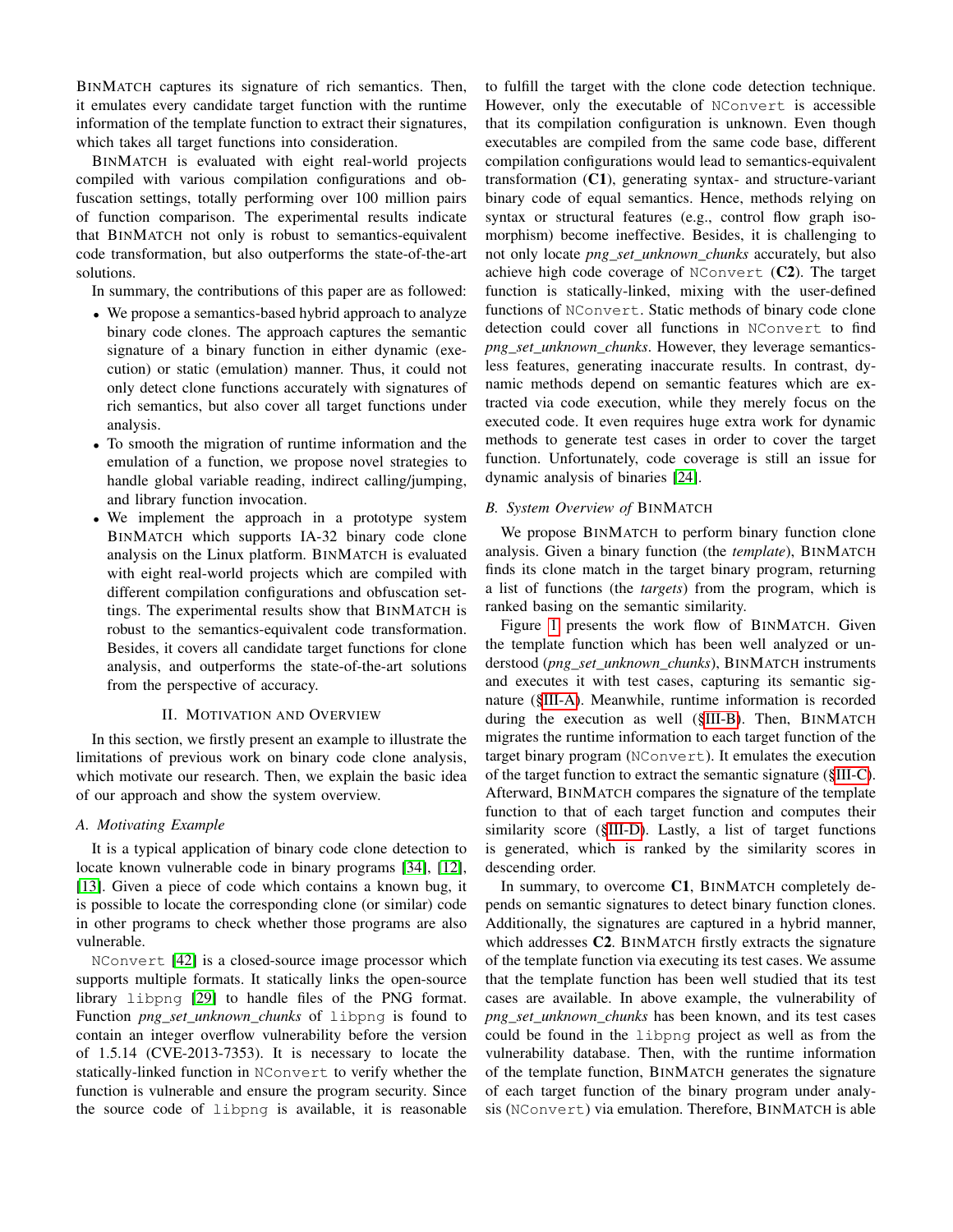<span id="page-2-0"></span>

Fig. 1: System Architecture of BINMATCH

to cover all target functions to detect their clone matches with signatures of rich semantics.

# III. METHODOLOGY

In this section, we firstly introduce the semantic signatures adopted by BINMATCH, then discuss how it captures the signatures of binary functions and measures their similarity.

#### <span id="page-2-1"></span>*A. Semantic Signatures*

For each binary function, BINMATCH captures behaviors during the execution or emulation as its signature. Given a specific input, the signature indicates how the function processes the input and generates the output, reflecting the semantics of that function. The signature consists of following features:

- *Read and Written Values:* The feature consists of global (or static) variable values read from or written to the memory during an (emulated) execution. It contains the input and output values of the function when provided with a specific input, indicating the semantics of the function.
- *Comparison Operand Values:* The feature is composed of values for comparison operations whose results decide the following control flow of an (emulated) execution. It indicates the path of the function followed by an input to generate the output. Thus, it is semantics related as well.
- *Invoked Standard Library Functions:* Standard library functions provide fundamental operations for implementing user-defined functions (e.g., malloc, memcpy). The feature has been shown to be semantics-related and effective for code clone analysis [\[41\]](#page-10-10), [\[40\]](#page-10-11). Therefore, it is adopted as complement to the semantic signature of BINMATCH.

During the execution or emulation, BINMATCH captures the sequence of above features, and considers the sequence as the signature of a binary function for latter similarity comparison.

# <span id="page-2-2"></span>*B. Instrumentation and Execution*

In this step, BINMATCH instruments a binary function *F* to generate its signature by running test cases. Meanwhile, runtime information for Emulation ([§III-C\)](#page-2-3) is recorded as well.

Algorithm [1](#page-2-4) presents the pseudo-code of instrumentation. BINMATCH traverses each instruction  $(\mathcal{I})$  of *F*. If  $\mathcal I$  accesses global variables, performs comparison operations, or calls a standard library function, BINMATCH injects code before  $I$ 

<span id="page-2-4"></span>Algorithm 1: Algorithm of Instrumentation **Input:** Instruction under Analysis  $I$ **Output:** Instruction after Instrumentation  $\mathcal{I}_r$ <sup>1</sup> Algorithm *Instrumentation (*I*)* 2 |  $\mathcal{I}_r \leftarrow \mathcal{I}$ 3 | // capture features for the signature <sup>4</sup> if I *accesses global/static data* then 5  $\left| \right|$   $\mathcal{I}_r \leftarrow \texttt{record\_data\_val} \ (\mathcal{I}_r)$ <sup>6</sup> if I *performs comparison* then  $7 \mid \bigcup \mathcal{I}_r \leftarrow \texttt{record\_optd\_val} \; (\mathcal{I}_r)$ <sup>8</sup> if I *calls a standard library function* then 9  $\vert \quad \vert \quad \mathcal{I}_r \leftarrow \texttt{record\_libc\_name} \ (\mathcal{I}_r)$ 10 // record runtime information <sup>11</sup> if I *reads an argument of the function* then 12  $\left| \right|$   $\mathcal{I}_r \leftarrow \texttt{record\_arg\_val} \ (\mathcal{I}_r)$ <sup>13</sup> else if I *calls a function indirectly* then 14 |  $I_r \leftarrow \texttt{record\_func\_addr} (I_r)$ <sup>15</sup> else if *a function returns* then 16 |  $\mathcal{I}_r \leftarrow \texttt{record\_ret\_val} \ (\mathcal{I}_r)$ 17 **return**  $\mathcal{I}_r$ 

to capture corresponding features and generate the signature of *F* (Line 4-9).

Line 11-16 present code for recording runtime values of *F*'s execution. According to *cdecl*, the default calling convention of IA-32 binaries, function arguments are prepared by callers and passed through the stack. Therefore, if  $I$ reads a variable which is pushed onto the stack before the invocation of *F*, BINMATCH considers the variable as a function argument and records its value (Line 11-12). Besides, BINMATCH records the addresses of subroutines invoked by *F* indirectly (Line 13-14). The return values of all subroutines, including both user-defined functions and standard library functions, are recorded as well (Line 15-16).

# <span id="page-2-3"></span>*C. Emulation*

For every target function *T* to be compared with the template function *F*, BINMATCH emulates its execution with the runtime information extracted from the last step. The semantic signature of *T* is captured simultaneously. Clone functions should behave similarly if they are executed with the same input [\[11\]](#page-9-5). Namely, if *T* is the clone match of *F*, their signatures should be similar. Algorithm [2](#page-3-0) presents the pseudo-code of emulation. BINMATCH provides *T* with the arguments of *F* (Line 2), and emulates it with the runtime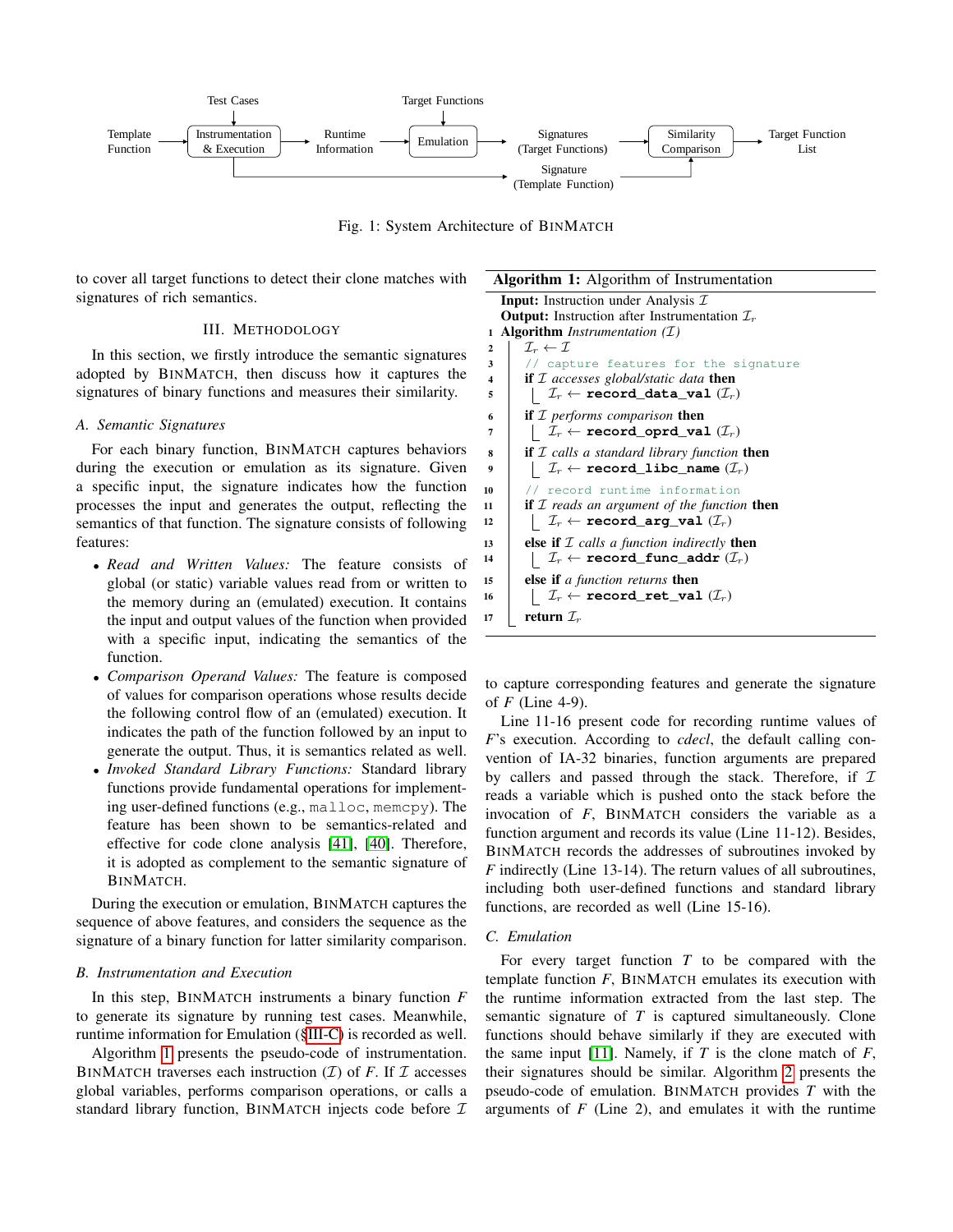# Algorithm 2: Algorithm of Emulation

<span id="page-3-0"></span>

|                         | <b>Input:</b> Emulated Memory Space of the Target Function $M$ |
|-------------------------|----------------------------------------------------------------|
|                         | <b>Input:</b> Runtime Value Set of the Template Function $S$   |
| $\mathbf{1}$            | <b>Algorithm</b> <i>Emulation</i> ( <i>M, S</i> )              |
| $\overline{2}$          | assign_func_arg $(\mathcal{M}, \mathcal{S})$                   |
| 3                       | <b>foreach</b> instruction $I$ to be emulated <b>do</b>        |
| $\overline{\mathbf{4}}$ | <b>if</b> I reads global variables <b>then</b>                 |
| 5                       | $addr \leftarrow \texttt{get\_var\_addr}(I)$                   |
| 6                       | <b>if</b> addr is accessed for the first time <b>then</b>      |
| 7                       | migrate_var_val $(M, \,addr, S)$                               |
| 8                       | <b>if</b> I calls a function indirectly <b>then</b>            |
| $\boldsymbol{9}$        | $addr \leftarrow$ qet_tar_addr(I)                              |
| 10                      | if $addr \in S$ then                                           |
| 11                      | migrate ret val $(\mathcal{M}, \text{addr}, \mathcal{S})$      |
| 12                      | $else$ exit emulation $()$                                     |
| 13                      | <b>if</b> $I$ invokes a standard library function <b>then</b>  |
| 14                      | $libc \leftarrow \texttt{qet\_func\_name}(I)$                  |
| 15                      | <b>if</b> libc needs system supports <b>then</b>               |
| 16                      | $migrate\_ret\_val$ $(\mathcal{M}, \text{}libc, \mathcal{S})$  |
| 17                      | // capture features for the signature                          |
| 18                      | if $I$ contains features then                                  |
| 19                      | record_feat_val $(\mathcal{M}, I)$                             |
| 20                      | emulate_inst $(\mathcal{M}, I, \mathcal{S})$                   |
|                         |                                                                |

information of *F* (Line 20). Besides, BINMATCH records the features of *T* to generate its signature (Line 18-19). Next, we discuss the algorithm for emulation in more details.

*1) Function Argument Assignment:* In our scenario, binary functions for comparison are compiled from the same code base, i.e., clone functions have the same number of arguments. According to the calling convention, BINMATCH recognizes the arguments of the target function *T*. If the argument number of *T* equals to that of *F*, BINMATCH assigns argument values of *F* to those of *T* in order. Otherwise, BINMATCH skips the emulation of *T* which cannot be the match of *F*. For example, *F* and *T* have the following argument lists:

```
F(farg_0, farg_1, farg_2)T(targ_0, targ_1, targ_2)
```
If BINMATCH has the values of farg\_0 and farg\_2 that *F* only accesses the tow arguments in the execution, BINMATCH assigns their values to targ 0, targ 2 separately. To make the emulation smoothly, arguments without corresponding values (targ\_1) are assigned with a predefined value (e.g., 0xDEADBEEF).

*2) Global Variable Reading:* In the execution of the template function *F*, it might read global (or static) variables whose values have been modified by former executed code. To emulate the target function *T* in the memory space of *F*, BINMATCH migrates global variable values of *F* to corresponding addresses which *T* reads from. BINMATCH needs to consider two points: i) getting the global variable addresses which *T* reads from (Line 5 of Algorithm [2\)](#page-3-0), and ii) migrating the corresponding global variable value from the memory of *F* to that of *T* (Line 7 of Algorithm [2\)](#page-3-0).

<span id="page-3-2"></span><span id="page-3-1"></span>

| 1<br>2                           | mov<br>test                                              | ecx ecx  | ecx, qvarl | 2      | mov<br>mov  |                      | ecx, qvarl'<br>ebp, qvar2' |
|----------------------------------|----------------------------------------------------------|----------|------------|--------|-------------|----------------------|----------------------------|
| $\overline{3}$<br>$\overline{4}$ | mov<br>add                                               | ecx, eax | eax, gvar2 | 3<br>4 | test<br>add | ebp, ebp<br>ebp, ecx |                            |
|                                  | (a) Template Function $(F)$<br>(b) Target Function $(T)$ |          |            |        |             |                      |                            |

<span id="page-3-3"></span>Fig. 2: Global Variable Value Migration

<span id="page-3-4"></span>

| $\mathbf{1}$ | mov               | edx, [ebp-0E4h] ; load a local variable   |
|--------------|-------------------|-------------------------------------------|
| 2            | lea               | eax, [edx-0Ah] ; get the index            |
| $3^{\circ}$  | cmp               | eax, 2Ah                                  |
|              | $4 \overline{1}a$ | loc 8052880 ; the default case            |
| 5            | $\lim p$          | dword ptr [eax*4+808F630h]; indirect jump |

Fig. 3: Indirect Jump of a Switch

Global variables are stored in specific sections of a binary program (e.g., .data). The size of each variable is decided by the source code. The location of the variable, including the base address of a global data structure (e.g., array), is determined in the binary code after compilation and not changed afterward. Thus, global variables are accessed with hard-coding addresses. Each member of a global data structure is accessed by adding its corresponding offsets to the constant base address, and the offset is generated from the input (function arguments). Hence, BINMATCH is able to obtain global variable addresses of *T* easily during the emulation.

BINMATCH migrates global variable values according to their usage order. Figure [2](#page-3-1) shows an example of two functions for global variable value migration. During the execution of  $F$ , two global variables gvar1 and gvar2 are read at Line 1 and Line 3 separately in Figure [2a.](#page-3-2) gvar1 is used to test its value at Line 2, and gvar2 is used for the addition operation at Line 4. So the usage order of the two variable is [gvar1, gvar2]. When emulating *T* in Figure [2b,](#page-3-3) BINMATCH identifies ecx and ebp are loaded with global variables gvar1' and gvar2' at Line 1 and Line 2. Then, it finds ebp is used for testing at Line 3, and ecx is used for the addition at Line 4 afterward. The usage order of the global variables in Figure [2b](#page-3-3) is [gvar2', gvar1']. Therefore, BINMATCH assigns the value of qvar1 to qvar2', and gvar2 to gvar1' accordingly. If there are no enough global values to assign (e.g., *T* reads two global variables but *F* reads only one), BINMATCH provides the surplus variables of *T* with predefined values (e.g., 0xDEADBEEF).

*3) Indirect Calling/Jumping:* Targets of indirect calls are decided by the input at runtime. Since the target function *T* is emulated in the memory space of the template function *F*, if *T* is the clone match of *F*, the indirect call targets of *T* should be those invoked during the execution of *F*. BINMATCH then migrates the return values of  $F$  to corresponding indirect calls of *T* (Line 10-11 in Algorithm [2\)](#page-3-0). Otherwise, the target function under emulation cannot be the match of *F*. BINMATCH stops the process and exits (Line 12 in Algorithm [2\)](#page-3-0).

An indirect jump (or branch) is implemented with a jump table which contains an ordered list of target addresses. Jump tables are stored in .rodata, the read-only data section of an executable. Therefore, similar to the reading of a global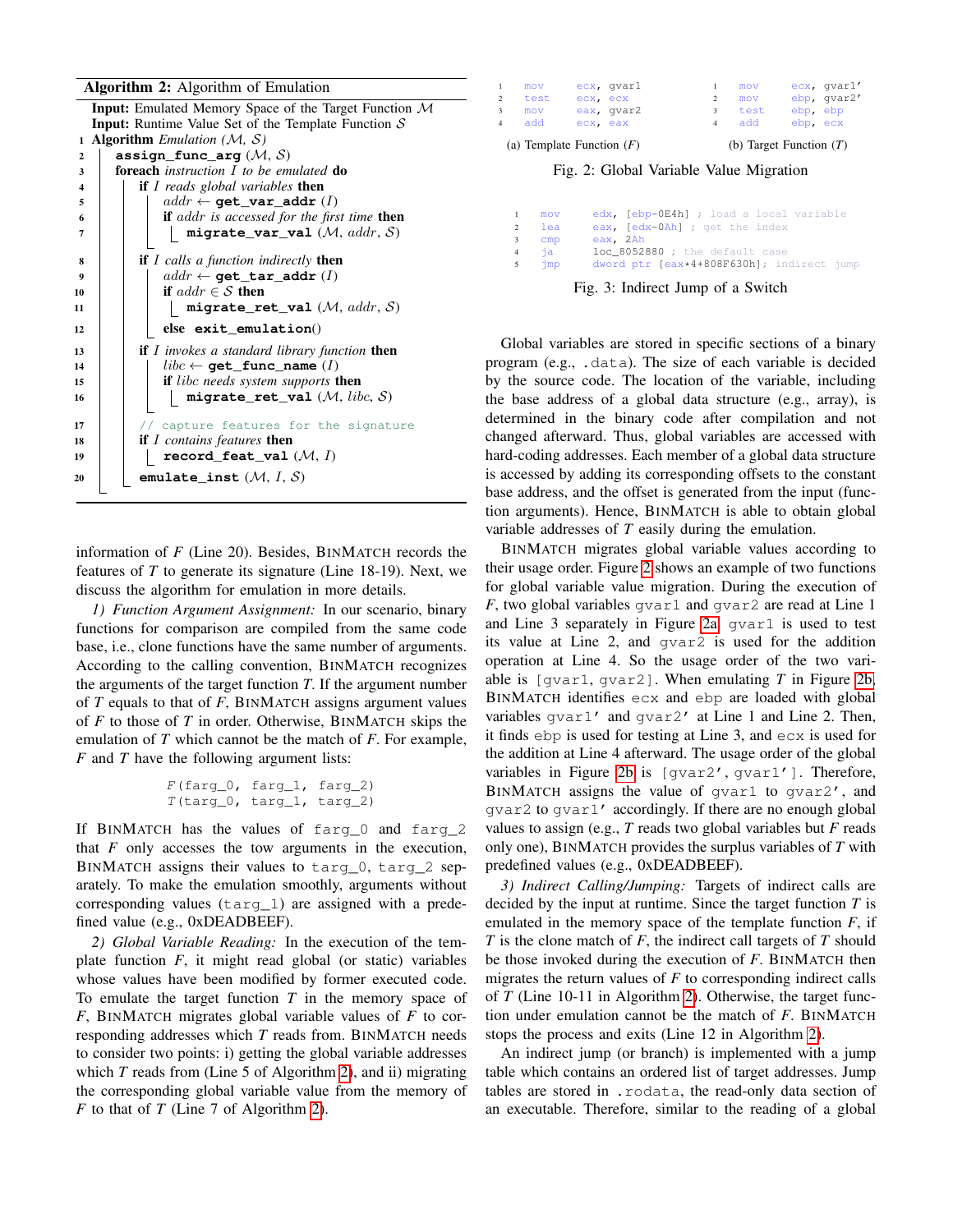data structure, a jump table entry is accessed by adding the offset to the base address of the jump table. The base address is a constant value, and the offset is computed from the input.

Figure [3](#page-3-4) shows an indirect jump of a switch structure. At Line 2, the index value is computed with edx, a value of an input-related local variable, and stored in eax. If the index value is not above 0x2A, which represents the default case, an indirect jump is performed according to the jump table whose base address is 0x808F630 (Line 5). As entries of a jump table are sorted, with identical input, clone code would have equal offset and jumps to the path of the same semantics. BINMATCH just follows the emulation and has no need to do extra work for indirect jumps.

<span id="page-4-1"></span>*4) Standard Library Function Invocation:* If the target function *T* calls a standard library function which requests the system support (e.g., malloc), BINMATCH skips its emulation and assigns it with the result of the corresponding one invoked by the template function *F* (Line 15-16). For example, *F* and *T* calls following library functions in sequence:

```
F: malloc_0, memcpy, malloc_1
T: malloc_0', memset, malloc_1'
```
BINMATCH assigns return values of malloc 0, malloc 1 to malloc\_0', malloc\_1' separately, and skips the emulation. memset is emulated normally, because it has no need for the system support.

#### <span id="page-4-0"></span>*D. Similarity Comparison*

BINMATCH has captured the semantic signature (feature sequence) of the template function via execution, and those of target functions via emulation. In this step, it computes the similarity score of the template function signature and that of each target function in pairs. We utilize the Longest Common Subsequence (LCS) algorithm [\[4\]](#page-9-7) to the similarity measurement. On one hand, a signature is captured from the (emulated) execution of a function. The appearance order of each entry in the signature is a feature as well. On the other hand, a signature is captured from optimized or obfuscated binary programs that it contains diverse or noisy entries in the sequence. LCS not only considers the element order of two sequences for comparison, but also allows skipping nonmatching elements, which tolerates code optimization and obfuscation. Hence, the LCS algorithm is suitable for signature similarity comparison of BINMATCH.

The similarity score is measured by the Jaccard Index [\[15\]](#page-9-8). Given two semantic signatures  $S_f$  and  $S_t$ , the Jaccard Index is calculated as followed:

$$
J(S_f, S_t) = \frac{|S_f \cap S_t|}{|S_f \cup S_t|} = \frac{|S_f \cap S_t|}{|S_f| + |S_t| - |S_f \cap S_t|}
$$
 (1)

Here,  $|S_f|$  and  $|S_t|$  are the lengths of sequence  $S_f$  and  $S_t$ .  $|S_f \cap S_t|$  is the LCS length of the two sequences.  $J(S_f, S_t)$ ranges from 0 to 1, which is closer to 1 when  $S_f$  and  $S_t$  are considered more similar.

After this step, BINMATCH generates a target function list which is ranked by the similarity scores in descending order.

## IV. IMPLEMENTATION

Currently, BINMATCH supports IA-32 binary function clone analysis of ELF (Executable and Linkable Format) files. Next, we discuss the key aspects of the implementation.

## *A. Binary Function Boundary Identification*

BINMATCH requires addresses and lengths of binary functions to perform clone analysis. Given an ELF file, We leverage IDA Pro v6.6 [\[7\]](#page-9-9), an industrial strength reverse engineering tool, to disassemble it, identifying the boundaries of each binary function. The plugin of IDA Pro, IDAPython, provides interfaces to obtain addresses of functions, i.e., Functions(start, end) which returns a list of function first addresses between start and end. Therefore, we develop a script with IDAPython to acquire function addresses of binary files automatically. Although the resulting disassembly of IDA Pro is not perfect [\[2\]](#page-9-10), it is sufficient for BINMATCH.

## <span id="page-4-2"></span>*B. Instrumentation and Emulation*

We implement the instrumentation module of BINMATCH with Valgrind [\[33\]](#page-10-12), a dynamic instrumentation framework. Valgrind unifies binary code under analysis into VEX-IR, a RISC-like intermediate representation (IR), and injects instrumentation code into the IR code. Then, it translates the instrumented IR code into binaries for execution. IR translation unifies the operations of binary code and facilitates the process of signature extraction. For example, memory reading and writing operations are all unified with Load and Store, the opcodes defined by VEX-IR. Hence, we just concentrate on the specific operations of IR and ignore the complex instruction set of IA-32.

The step of emulation is implemented basing on angr [\[36\]](#page-10-13), a static binary analysis framework. angr borrows VEX-IR from Valgrind, translating binary code to be analyzed into IR statically. Given a user-defined initial state, it provides a module named SimProcedure to emulate the execution of IR code. SimProcedure allows injecting extra code to monitor the emulation of the IR code. It actually emulates the process of instrumentation. Besides, angr maintains a database of standard library functions to ease the emulation of those functions ([§III-C4\)](#page-4-1). Thus, we develop a script of monitoring code, which is similar to the instrumentation code developed with Valgrind, to capture semantic signatures during the emulation with angr.

## *C. Similarity Comparison*

As the length of a signature sequence might have the scale over  $10<sup>4</sup>$ , the possibility is high for the traditional LCS algorithm, whose memory complexity is  $O(mn)$ , to run out the memory. We implement BINMATCH to compute LCS with the Hirschberg's Algorithm [\[17\]](#page-10-14) which needs only  $O(min(m, n))$ memory space.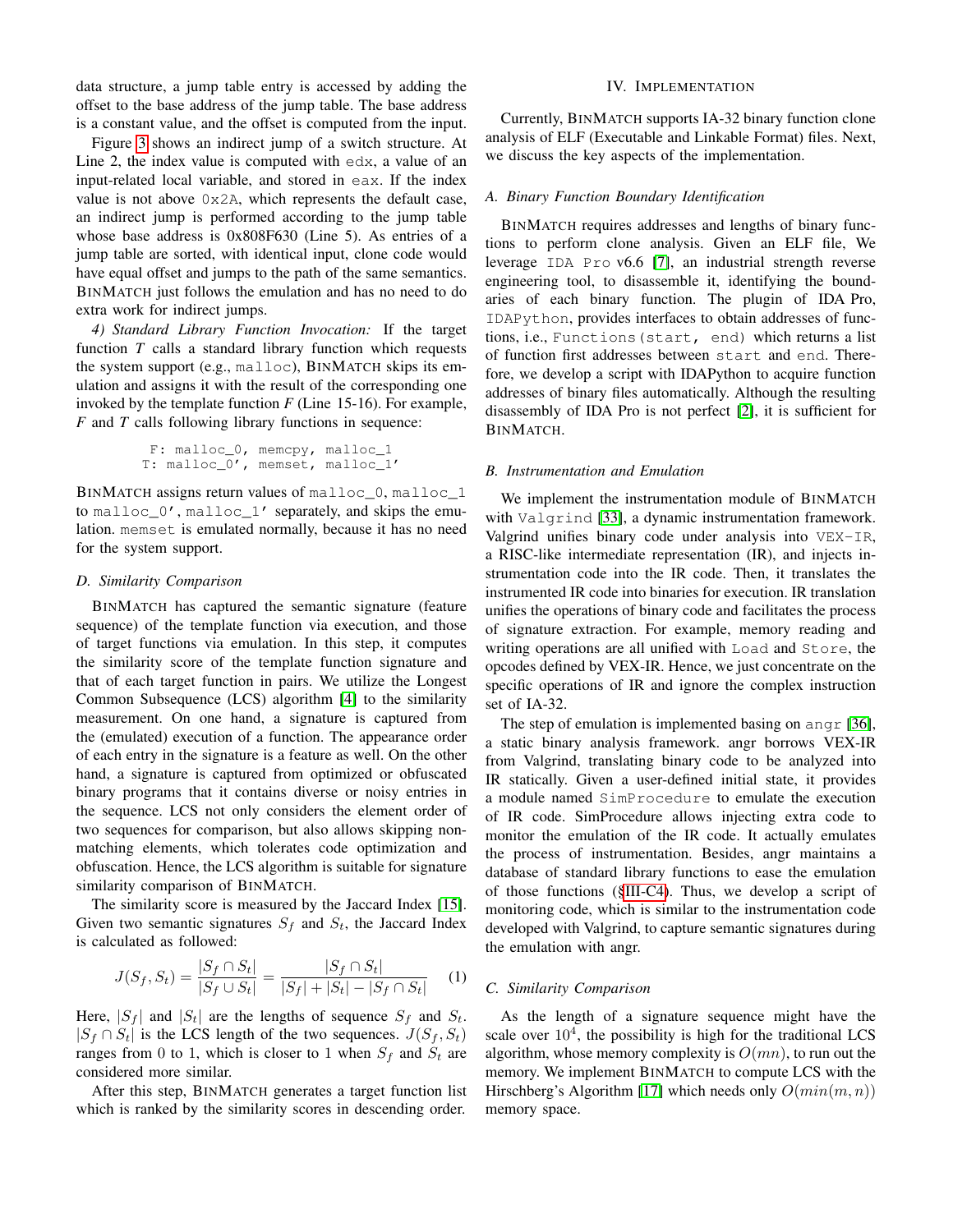TABLE I: Object Projects of Evaluation

<span id="page-5-1"></span>

| Program                           | Version            | Description                                                                      |
|-----------------------------------|--------------------|----------------------------------------------------------------------------------|
| convert                           | 6.9.2              | Command-line interface to the ImageMagick<br>image editor/converter              |
| 7.39<br>curl<br>various protocols |                    | Command-line tool for transferring data using                                    |
| ffmpeg                            | 2.7.2              | Program for transcoding multimedia files                                         |
| gzip                              | 1.6                | Program for file compression and decompres-<br>sion with the DEFLATE algorithm   |
| lua                               | 5.2.3              | Scripting parser for Lua, a lightweight, multi-<br>paradigm programming language |
| mutt                              | 1.5.24             | Text-based email client for Unix-like systems                                    |
| openssl                           | 1.0.1 <sub>p</sub> | Toolkit implementing the TLS/SSL protocols<br>and a cryptography library         |
| wget                              | 1.15               | Program retrieving content from web servers<br>via multiple protocols            |

## V. EVALUATION

We conduct empirical experiments to evaluate the effectiveness and capacity of BINMATCH. Firstly, BINMATCH is evaluated with binaries compiled with different compilation configurations, including variant optimization options and compilers. The results are then compared to those of existing solutions ([§V-B\)](#page-5-0). Secondly, we evaluate the effectiveness of BINMATCH in handling obfuscation by comparing binary programs with their obfuscated versions ([§V-C\)](#page-7-0). Lastly, with the motivating example of NConvert described in [§II-A,](#page-1-0) we show how BINMATCH locates the statically-linked defective function of NConvert ([§V-D\)](#page-7-1).

## *A. Experiment Setup*

The evaluation is performed in the system Ubuntu 16.04 which is running on an Intel Core i5-2320 @ 3GHz CPU with 8G DDR3-RAM.

*1) Dataset:* We adopt programs of eight real-world projects as objects of the evaluation, as listed in Table [I.](#page-5-1) The object programs have various functionalities, such as data compression (gzip), code parsing (lua), email posting (mutt), etc. With those object programs, the effectiveness of BINMATCH is shown to be not limited by the type of programs and functions under analysis.

In the first group of experiments ([§V-B\)](#page-5-0), the object programs are compiled with different compilers, i.e., gcc v4.7 and clang v3.8.0, and variant optimization options, i.e.,  $-03$ and  $-\text{O}0$ . In the second group of experiments ([§V-C\)](#page-7-0), we adopt Obfuscator-LLVM v4.0.1 (OLLVM) [\[22\]](#page-10-15) to obfuscate the object programs for comparison. OLLVM provides three widely used techniques for obfuscation. We leverage the three techniques to obfuscate the object programs which are optimized with -O3 and -O0 respectively. Therefore, we compile  $10 (= 2 \cdot 2 + 3 \cdot 2)$  unique binary executables for each object program, overall  $80 (= 10 \cdot 8)$  for the evaluation.

For each experiment, we select two from the *10* executables of an object program, i.e.,  $E_{tem}$  (the template executable) and  $E_{tar}$  (the target executable). BINMATCH executes  $E_{tem}$ with test cases obtained from its project, considering each executed function as a template function. Then it compares every template function to all target functions of  $E_{tar}$  in pairs to find the clone match. On average, *291* functions are triggered in an execution of  $E_{tem}$ , and  $E_{tar}$  contains 4,353 functions. As a result, BINMATCH totally performs over *100 million* pairs of function comparison in all the experiments.

*2) Ground Truth:* All the *80* executables are stripped that their debug and symbol information is discarded for the evaluation. To verify the correctness of the experimental results, we compile *extra unstripped copies* of the 80 executables, and establish the ground truth with their debug and symbol information.

For each template function, BINMATCH generates a list of target functions ranked by the similarity scores in descending order (as described in [§III-D\)](#page-4-0). According to the ground truth, if the symbol name of the *Top 1* function (with the highest similarity score) in the resulting list is the same as that of the template function, the match is considered to be *correct*. Besides, we manually verify cases of function inline. For example, function  $A$  invokes  $B$  in  $E_{tem}$ , while the corresponding function *B*' is inlined into *A*' becoming  $A'B'$  in  $E_{tar}$ , and *B*' disappears. If BINMATCH matches *B* with *A'B'*, we consider it *correct* as well.

*3) Evaluation Metrics:* Similar to previous work [\[11\]](#page-9-5), [\[18\]](#page-10-2), we measure the performance of BINMATCH with accuracy, the percentage of executed template functions whose correct matches are found. The formula is as followed:

$$
Accuracy = \frac{|Correct\; Matches|}{|Template\; Functions|}
$$
 (2)

## <span id="page-5-0"></span>*B. Accuracy across Compilation Configurations*

<span id="page-5-2"></span>*1) Cross-optimization Analysis:* In this section, we leverage BINMATCH to match clone functions of different optimizations. For a compiler, higher optimization options contain all strategies specified by lower ones. Taking gcc as an example, the option  $-03$  enables all 88 optimizations of  $-02$ , and turns on another *14* optimization flags in addition. Thus, we only discuss the case of -03 ( $E_{tem}$ ) versus -00 ( $E_{tar}$ ), which has larger differences than any other pair of cross-optimization analysis.

Figure [4](#page-6-0) shows the results of cross-optimization analysis for each object program compiled by gcc (Figure [4a\)](#page-6-1) and clang (Figure [4b\)](#page-6-2) separately. In Figure [4a,](#page-6-1) BINMATCH achieves the accuracy over *82.0%* for each object program, and the average accuracy is *91.5%*. For every executable compiled by clang in Figure [4b,](#page-6-2) BINMATCH correctly detects over *80.0%* functions of each object as well, and the average accuracy is *92.0%*.

We observe that *function inline* is a reason leading to the incorrect matches. For example, template *A* calls *B*, while the corresponding target function *B'* is inlined into *A'* becoming *A'B'*. Because the semantic signature of *A'B'* contains those of both *A'* and *B'*, signature length of *A* is shorter than that of *A'B'*. Hence, the similarity score of function pair (*A*, *A'B'*) might be relative small, and BINMATCH reports an incorrect match.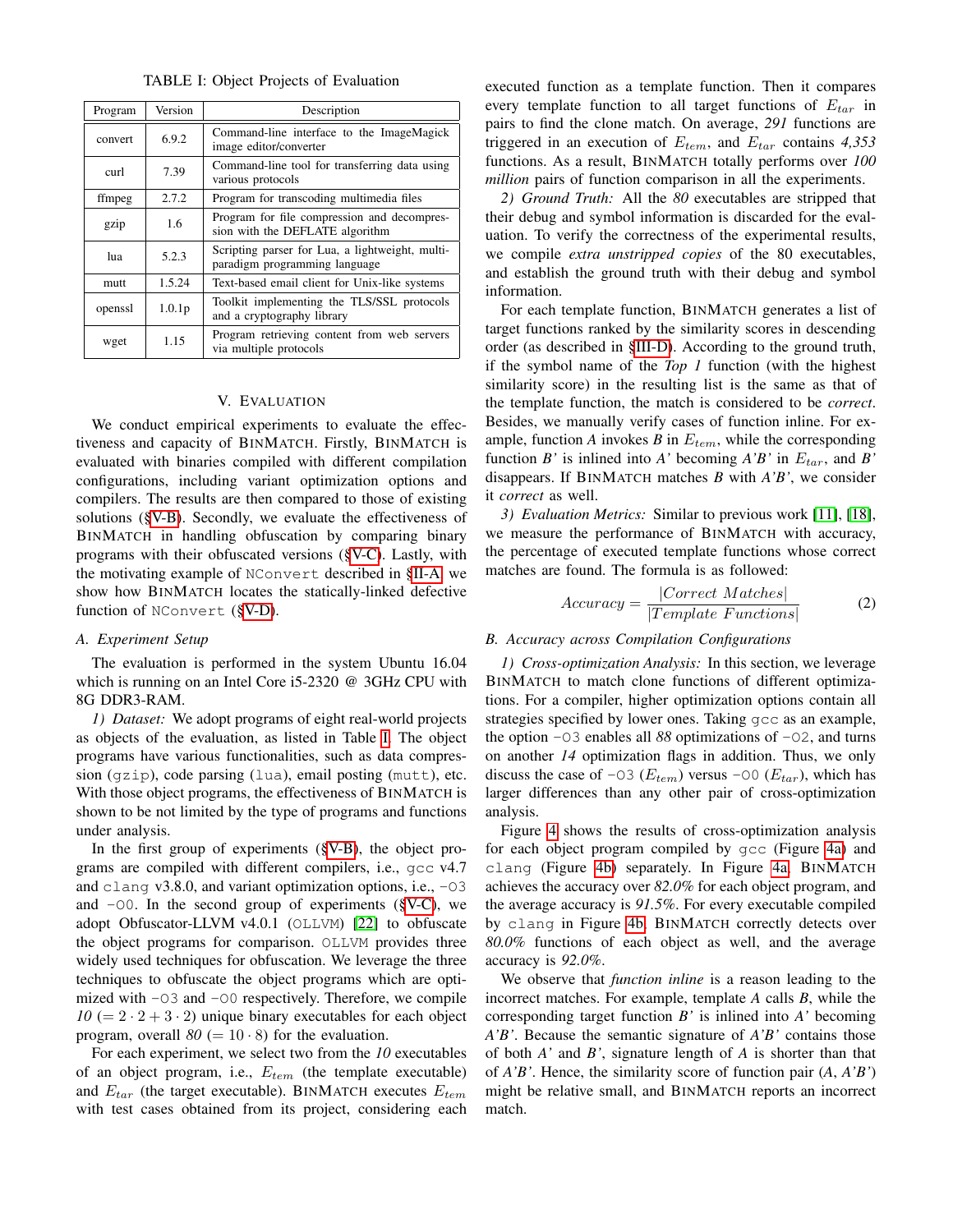<span id="page-6-1"></span><span id="page-6-0"></span>

<span id="page-6-2"></span>Fig. 4: Accuracy of Cross-optimization Analysis

<span id="page-6-4"></span><span id="page-6-3"></span>

(a) Gcc -O3 vs Clang -O0

(b) Clang -O3 vs Gcc -O0

Fig. 5: Accuracy of Cross-compiler Analysis

*2) Cross-compiler Analysis:* In this section, BINMATCH is evaluated with binaries compiled by different compilers. Similar to the cross-optimization analysis, only the case of -O3 versus -O0 is considered. The results are presented in Figure [5.](#page-6-3) For comparisons between gcc  $-03$  ( $E_{tem}$ ) and clang -00  $(E_{tar})$ , BINMATCH gives the accuracy all over *84.0%*, and the average accuracy is *90.3%*, as shown in Figure [5a.](#page-6-4) Additionally, in Figure [5b,](#page-6-5) BINMATCH achieves an average accuracy of *91.4%* for the setting of clang -03 ( $E_{tem}$ ) versus gcc -00 ( $E_{tar}$ ). The accuracy of each object program exceeds *85.0%*.

In addition to function inline introduced by different optimizations, we find *floating-point number* is another reason resulting in incorrect matches. gcc leverages x87 floatingpoint instructions to implement corresponding operations, while clang uses the SSE (Streaming SIMD Extensions) instruction set. x87 adopts the FPU (floating point unit) stack to assist in processing floating-point numbers. The operations deciding whether the stack is full or empty add redundant entries to the semantic signature of comparison

<span id="page-6-6"></span><span id="page-6-5"></span>TABLE II: Accuracy compared with the state-of-the-art solution Kam1n0 and the industrial standard tool BinDiff

| Setting                     | <b>BINMATCH</b> | Kam1n0 | <b>BinDiff</b> |
|-----------------------------|-----------------|--------|----------------|
| gcc $-03$ vs. gcc $-00$     | 0.915           | 0.294  | 0.331          |
| clang $-O3$ vs. clang $-O0$ | 0.920           | 0.252  | 0.506          |
| gcc -O3 vs. clang -O0       | 0.903           | 0.216  | 0.385          |
| clang $-O3$ vs. gcc $-O0$   | 0.914           | 0.273  | 0.501          |
| Average Accuracy            | 0.916           | 0.265  | 0.409          |

operand values ([§III-A\)](#page-2-1). In contrast, SSE directly operates on a specific register set (e.g., XMM registers) and has no extra operations. Besides, x87 could handle single precision, double precision, and even 80-bit double-extended precision floatingpoint calculation, while SSE mainly processes single-precision data. Due to the different precision of representations, even though the floating-point numbers are the same, their values generated by the two compilers are not equal, which therefore results in the incorrect matches.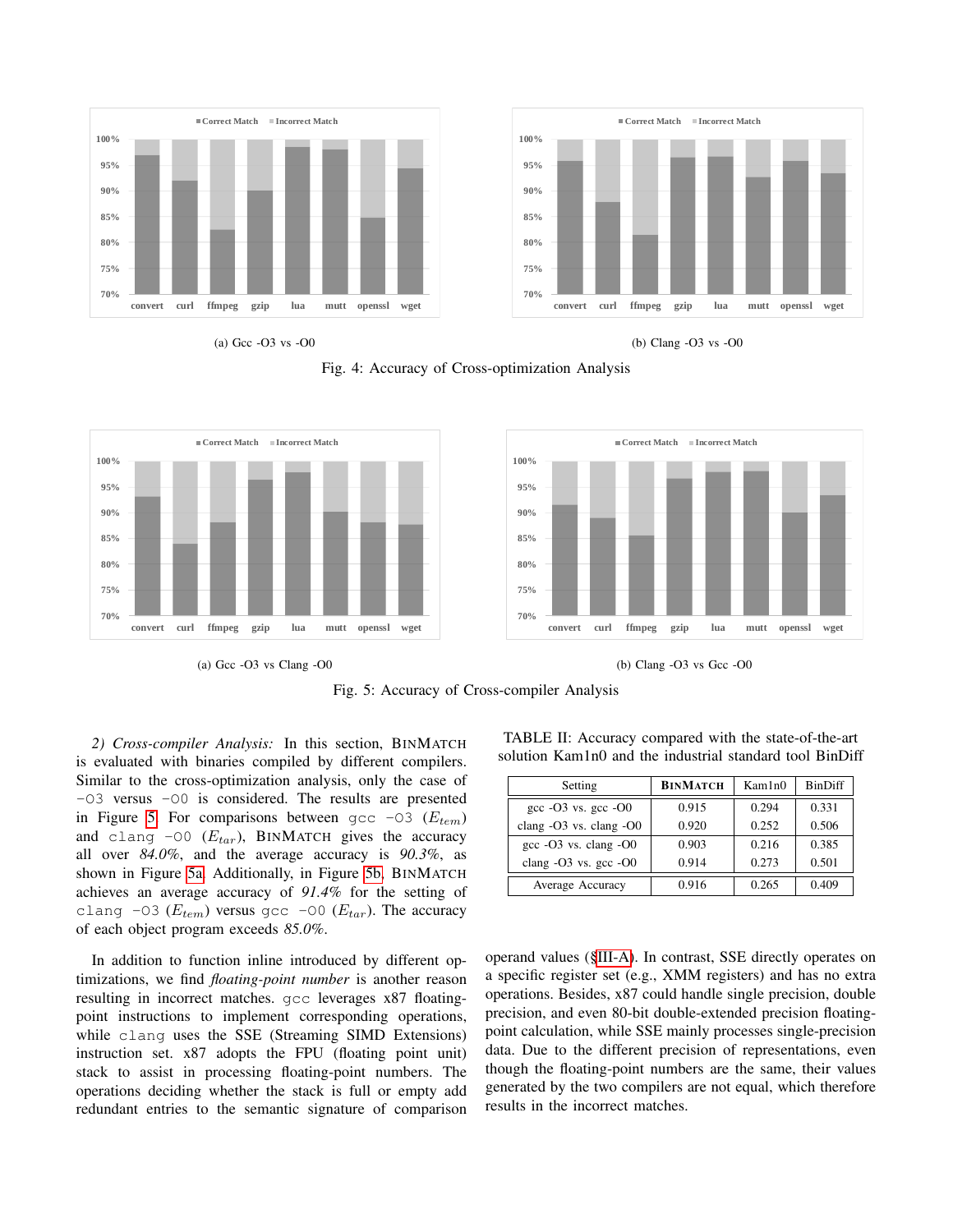*3) Comparison with Existing Work:* In this section, we compare BINMATCH to the state-of-the-art solution Kam1n0 [\[10\]](#page-9-6) and the industrial standard tool BinDiff v4.2.0 supported by Google [\[14\]](#page-9-11), [\[47\]](#page-10-16) from the perspective of detection accuracy. Because Kam1n0 and BinDiff are both made available to the public, we could use the two solutions to detect binary clone functions with the same settings as BINMATCH. BINMATCH is evaluated by the detection accuracy of executed template functions. To perform fair comparison, we measure the accuracy of Kam1n0 and BinDiff by detecting clones of those template functions as well. The results are presented in Table [II.](#page-6-6) Obviously, BINMATCH outperforms Kam1n0 and BinDiff in detecting binary clone functions across compilation configurations.

Kam1n0 and BinDiff are typical solutions which rely on syntax and structure features to detecting binary clone functions. Kam1n0 captures features of a function from its control flow graph (CFG), and encode the features as a vector for indexing. Thus, essentially, it detects clone functions by analyzing graph isomorphism of CFG. The relatively low accuracy of Kam1n0 indicates that compilation configurations indeed affect representations of binaries, even though two pieces of code are compiled from the same code base. In addition to measuring the similarity of CFG, BinDiff considers other features to detect clone functions, such as function hashing which compares the hash of raw function bytes, call graph edges which match functions basing on the dependencies in the call graphs, etc. By carefully choosing suitable features to measure the similarity of functions, BinDiff becomes resilient towards variant compilers as well as optimization options to an extent. Therefore, it performs better than Kam1n0, but is still at an apparent disadvantage compared to BINMATCH.

*4) Processing Time:* BINMATCH analyzes binary function clones in three steps: instrumentation & execution, emulation, and similarity comparison (as shown in Figure [1\)](#page-2-0). According to Algorithm [1,](#page-2-4) BINMATCH injects code only to record runtime information and semantic signatures, and does not do online analysis. Thus, the overhead of instrumentation is low.

As described in Emulation ([§III-C\)](#page-2-3), BINMATCH merely emulates the user code of a target function, and borrows runtime values directly from the template function, skipping the emulation of specific system operations, such as allocating memory, reading or writing a file, etc. As a result, it would not take much time to emulate a function. In above experiments, BINMATCH spends *4.3* CPU seconds emulating a function on average. Since BINMATCH adopts LCS to compute similarity scores whose time complexity is relative high, the step of similarity comparison occupies the most processing time. In the experiments, it costs *573.9* CPU seconds on average to complete a pair of function comparison.

#### <span id="page-7-0"></span>*C. Accuracy of Matching Obfuscated Code*

In this section, we conduct experiments to compare normal binary programs with their corresponding obfuscated code. We compile the object programs with the setting of  $qcc -03$  as the normal code  $(E_{tem})$ . We use all the three obfuscation meth-

<span id="page-7-2"></span>TABLE III: Accuracy of analyzing obfuscated code. The template binaries are compiled with gcc -03. OLLVM adopts clang as its compiler.

| Target       | Obfuscation                      | <b>BINMATCH</b> | <b>BinDiff</b> |
|--------------|----------------------------------|-----------------|----------------|
| $ollvm -O3$  | <b>Instructions Substitution</b> | 0.891           | 0.676          |
| ollym -O0    |                                  | 0.887           | 0.302          |
| $ollvm - O3$ | <b>Bogus Control Flow</b>        | 0.843           | 0.295          |
| ollym -O0    |                                  | 0.796           | 0.281          |
| $ollvm -O3$  | Control Flow Flattening          | 0.874           | 0.464          |
| ollym -O0    |                                  | 0.791           | 0.323          |
| Average      |                                  | 0.847           | 0.411          |
| Accuracy     |                                  |                 |                |

ods provided by OLLVM to obfuscate the object programs generated with clang -03 and clang -00 separately  $(E_{tar},$ OLLVM adopts clang as its compiler).

The experimental results are shown in Table [III.](#page-7-2) Results of BinDiff are also presented as references. *Instruction substitution* replaces standard operators (e.g., addition operators) with sequences of functionality-equivalent, but more complex instructions. It obfuscates code on the *syntax* level, affecting the detection accuracy of BinDiff, but posing few threats to BINMATCH which is semantics-based.

*Bogus control flow* (BCF) adds opaque predicates to a basic block, which breaks the original basic block into two. *Control flow flattening* (FLA) generally breaks a function up into basic blocks, then encapsulates the blocks with a selective structure (e.g., the switch structure) [\[27\]](#page-10-17). It creates a state variable for the selective structure to decide which block to execute next at runtime via conditional comparisons. BCF and FLA both changes the *structure* of the original function, i.e., modifying the control flow. They insert extra code which is irrelevant to the functionality of the original function, generating redundant semantic features which are indistinguishable from normal ones (e.g., comparison operand values of opaque predicates). Thus, they affect the detection accuracy of BINMATCH. When analyzing binaries optimized with  $-00$ , it correctly detects 79.6% of functions obfuscated by BCF, and 79.1% by FLA, while the average accuracy of gcc -O3 vs. clang -O0 is 90.3%. However, BINMATCH still achieves twice the average accuracy of BinDiff, i.e., 84.7% of BINMATCH and 41.1% of BinDiff.

# <span id="page-7-1"></span>*D. Case Study:* libpng *vs.* NConvert

As described in [§II-A,](#page-1-0) before the version of 1.5.14, libpng contains an integer overflow vulnerability in function *png\_set\_unknown\_chunks*. NConvert, a closed-source image processor, statically links the library to handle files of the PNG format. In this section, we download the source code of libpng v1.5.12 and the executable of NConvert v6.17 from their home pages, aiming to locate *png\_set\_unknown\_chunks* in NConvert with BINMATCH.

We compile libpng v1.5.12 with the default configurations, i.e., gcc -O2. Then the clone analysis is performed in following steps:

1) We run a test case of libpng from its project to cover the template function *png\_set\_unknown\_chunks*,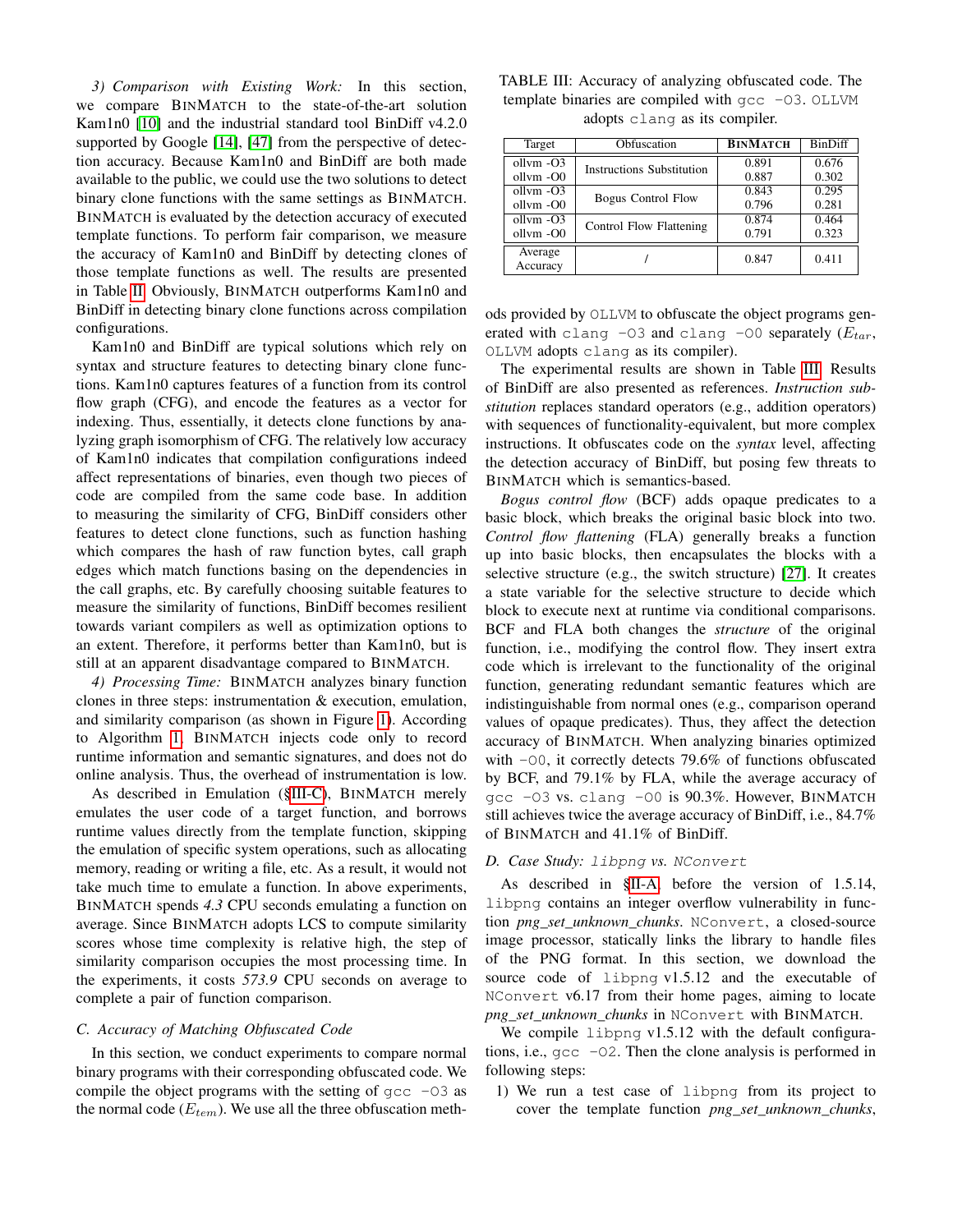and recored its semantic signature as well as runtime information with BINMATCH. As a result, the signature of the template function contains *133* entries (features).

- 2) *png\_set\_unknown\_chunks* has *4* arguments. Thus, BINMATCH only emulates *337* target functions of NConvert whose identified argument number is *4* as well. Overall, the process of emulation takes *5987.0* CPU seconds.
- 3) BINMATCH totally spends *57.0* CPU hours to compare the signature of the template function and those of *337* target functions. It reports *func\_81ad770* (the function at 0x81AD770 in NConvert) achieves the highest similarity score  $0.378$  (=  $\frac{99}{133+228-99}$ , the signature length is *228* and LCS length is *99*).

By manual verification, we find the result is correct that *func\_81ad770* is the clone match of *png\_set\_unknown\_chunks*. After locating the target function, analysts could do further analysis on it, e.g., checking whether the function is vulnerable, which is out of the scope of this paper.

# *E. Threats to Validity*

BINMATCH is implemented with Valgrind and angr which both adopt VEX-IR as the intermediate representation ([§IV-B\)](#page-4-2). However, VEX-IR is not perfect that 16% x86 instructions could not be lifted, although only a small subset of instructions is used in executables in practice and VEX-IR could handle most cases [\[26\]](#page-10-18). The incompleteness of VEX-IR might affect the accuracy of semantics signature extraction, while BINMATCH still produces promising results in above experiments.

# VI. DISCUSSION AND FUTURE WORK

#### *A. Scope of Application*

In the evaluation, BINMATCH is shown to be effective in analyzing obfuscated binary clone code which is generated by OLLVM ([§V-C\)](#page-7-0). The robust of BINMATCH is due to the nature of dynamic analysis and the adoption of semantic signatures. However, that does not mean BINMATCH could handle all kinds of obfuscations. Besides, the OLLVM code actually affects the accuracy of BINMATCH in the experiments. When analyzing benign code, BINMATCH achieves higher average accuracy which is 91.6%, while the ratio of obfuscated code is 84.7%. In the literature, deobfuscation has been well studied [\[38\]](#page-10-19), [\[43\]](#page-10-20), [\[44\]](#page-10-21). Therefore, if BINMATCH fails to detect an obfuscated function, it is a better choice to deobfuscate it firstly, then perform further analysis.

In this paper, we present BINMATCH to analysis binary programs of ELF (Executable and Linkable Format) on the IA-32 architecture. Because the method is semanticsbased, BINMATCH could be ported to other platforms, for example, PE (Portable Executable) files on Windows. Besides, BINMATCH is implemented basing on Valgrind and angr which both support cross architecture analysis. Hence, BINMATCH is applicable for multiple architectures, such as x86-64, ARM, MIPS, etc. We leave it as future work.

# *B. Inline Function Detection*

As discussed in the section of Evaluation Metrics ([§V-B1\)](#page-5-2), function inline poses a threat to the accuracy of BINMATCH. Empirically, a compiler inlines a function because the function is short and invoked for numerous times. Namely, size and invocation times might be features of an inline function. Thus, it is possible to detect the inline functions with machine learning techniques. If a function is considered as the potential inline function, we could combine it to its callers and capture the signature. That is left as future work.

## *C. Scalability*

The step of similarity comparison ([§III-D\)](#page-4-0) is the performance bottleneck of BINMATCH. It calculates the similarity score of two signatures with the LCS algorithm whose time complexity is high. However, the comparisons of function pairs are unrelated to each other. The step could be implemented in parallel to reduce the total processing time. Besides, MinHash [\[37\]](#page-10-22) is a possible solution for the similarity comparison. It calculates the Jaccard Index directly without computing the LCS of the two signatures. However, MinHash treats the signature sequence as a set, discarding the order information of elements in the sequence, which is a potential semantic feature (as discussed in [§III-D\)](#page-4-0). Therefore, MinHash is a trade-off between accuracy and efficiency.

# VII. RELATED WORK

Code clone (or similarity) analysis is a classic topic of software engineering. Due to the code reuse of software development, automatically identifying clone code becomes a common requirement of software maintenance (e.g., bug detection). The technique is also applied in other fields, e.g., malware analysis of security. In the last twenty years, researchers have made much effort into source code clone analysis, typically including CCFinder [\[23\]](#page-10-23), DECKARD [\[21\]](#page-10-24), CloneDR [\[3\]](#page-9-12), CP-Miner [\[28\]](#page-10-25), etc. As the focus of this paper is clone analysis on binary code, which has its own challenges and scenarios, we would not talk about work on source code in more details. Next, we mainly discuss the related work on binary code clone analysis.

Syntax and structural features are widely adopted to detect binary clone code. Sæbjørnsen et al. [\[35\]](#page-10-26) detect binary clone code basing on opcode and operand types of instructions. Hemel et al. [\[16\]](#page-9-13) treat binary code as text strings and measure similarity by data compression. The higher the compression rate is, the more similar the two pieces of binary code are. Khoo et al. [\[25\]](#page-10-27) leverage n-gram to compare the control flow graph (CFG) of binary code. David et al. [\[9\]](#page-9-14) measure the similarity of binaries with the edit distances of their CFGs. BinDiff [\[14\]](#page-9-11) and Kam1n0 [\[10\]](#page-9-6) extract features from the CFG and call graphs to search binary clone functions.

As discussed earlier in this paper, the main challenge of binary code clone analysis is semantics-equivalent code transformation, such as link-time optimization, obfuscation, etc. Because of the transformation, representations of binary code are altered tremendously, even though the code is compiled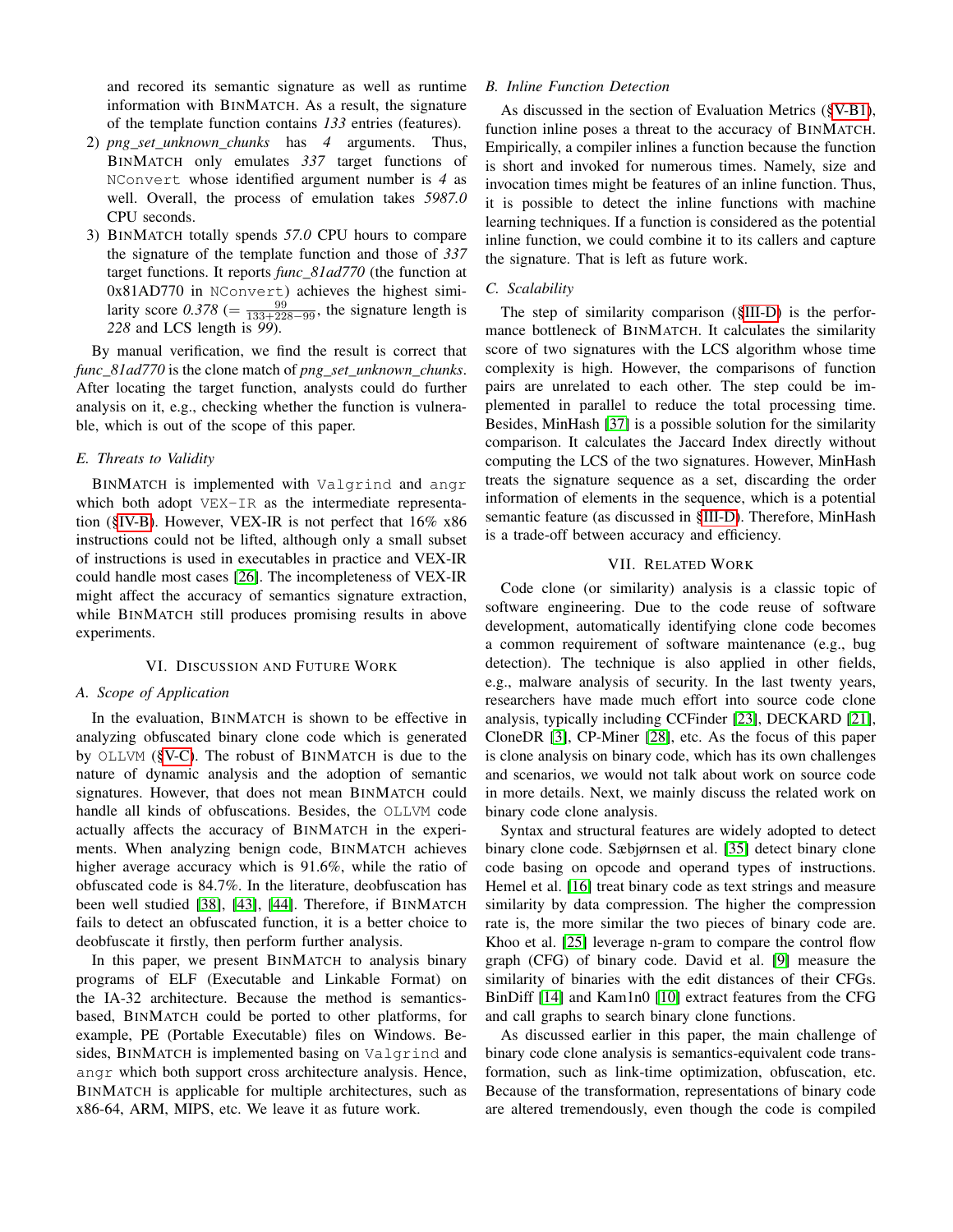from the same code base. Therefore, syntax- and structurebased methods become ineffective, and semantics-based methods prevail. Jhi et al. [\[20\]](#page-10-0) and Zhang et al. [\[45\]](#page-10-1) leverage runtime invariants of binaries to detect software and algorithm plagiarism. Ming et al. [\[32\]](#page-10-3) infer the lineage of malware by code clone analysis with the system call traces as the semantic signature. However, those solutions require the execution of binary programs and cannot cover all target functions. Egele et al. [\[11\]](#page-9-5) propose blanket execution to match binary functions with full code coverage which is achieved at the cost of detection accuracy. Luo et al. [\[31\]](#page-10-28) and Zhang et al. [\[46\]](#page-10-29) detect software plagiarism by symbolic execution. Although their work is resilient to code transformation, symbolic execution is trapped in the performance of SMT/SAT solvers which cannot handle all cases, e.g., indirect calls. David et al. [\[8\]](#page-9-15) decompose the CFG of a binary function into small blocks, and measure the similarity of the small blocks basing on a statistical model. However, the boundaries of CFG blocks would be changed by code transformation, affecting the accuracy of the method.

More recently, with the prevalence of IoT devices, binary code clone analysis is proposed to perform across architectures. Multi-MH [\[34\]](#page-10-5), discovRE [\[12\]](#page-9-3), Genius [\[13\]](#page-9-4) are proposed to detect known vulnerabilities and bugs in multiarchitecture binaries via code clone analysis. BinGo [\[6\]](#page-9-1) and CACompare [\[19\]](#page-10-30) are proposed to analyze the similarity of binary code across architectures as well. However, discovRE and Genius still depend heavily on the CFG of a binary function. Multi-MH, BinGo and CACompare sample a binary function with random values to capture corresponding I/O values as the signature, while the random values are meaningless that they merely trigger limited behaviors of the function. Therefore, it is difficult for them to cover the core semantics of binary code.

To sum up, the topic of binary code clone analysis mainly focuses on two points: i) what signature to adopt, such as opcodes and operand types (syntax), CFG (structure) and system calls (semantics); ii) how to capture the signatures, such as statically disassembling, dynamically running and sampling, etc. BINMATCH leverage the combination of read and written values, comparison operand values, and invoked library functions as the signature which is able to better reveal the semantics of binary code. Besides, it captures the signature via both execution and emulation, which not only ensures the richness of semantics, but also covers all target functions to be analyzed.

#### VIII. CONCLUSION

In this paper, we propose BINMATCH, a hybrid approach, to detect binary clone functions. BINMATCH executes the template function with its test cases, and migrates the runtime information to target functions in order to emulate their executions. During the execution and emulation, BINMATCH captures semantic signatures of the functions for clone analysis. The experimental results show that BINMATCH is robust to semantics-equivalent code transformation, including different compilation configurations and commonly-used obfuscations.

Besides, we show that BINMATCH performs better than the state-of-the-art solutions to binary code clone analysis, such as BinDiff and Kam1n0.

#### IX. ACKNOWLEDGMENTS

We would like to thank the anonymous reviewers for their insightful comments which greatly help to improve the manuscript. This work is partially supported by the Key Program of National Natural Science Foundation of China (Grant No.U1636217), the National Key Research and Development Program of China (Grant No.2016YFB0801200), and a research grant from the Ant Financial Services Group.

#### **REFERENCES**

- <span id="page-9-2"></span>[1] W. Andrew and L. Arun. The software similarity problem in malware analysis. In *Duplication, Redundancy, and Similarity in Software*. Internationales Begegnungs- und Forschungszentrum für Informatik (IBFI), Schloss Dagstuhl, Germany, 2007.
- <span id="page-9-10"></span>[2] D. Andriesse, X. Chen, V. van der Veen, A. Slowinska, and H. Bos. An in-depth analysis of disassembly on full-scale x86/x64 binaries. In *25th USENIX Security Symposium (USENIX)*. USENIX Association, 2016.
- <span id="page-9-12"></span>[3] I. D. Baxter, A. Yahin, L. Moura, M. Sant'Anna, and L. Bier. Clone detection using abstract syntax trees. In *Proceedings of the 6th International Conference on Software Maintenance (ICSM)*, 1998.
- <span id="page-9-7"></span>[4] L. Bergroth, H. Hakonen, and T. Raita. A survey of longest common subsequence algorithms. In *String Processing and Information Retrieval, 2000. SPIRE 2000. Proceedings. Seventh International Symposium on*, pages 39–48. IEEE, 2000.
- <span id="page-9-0"></span>[5] D. Brumley, P. Poosankam, D. Song, and J. Zheng. Automatic patchbased exploit generation is possible: Techniques and implications. In *Security and Privacy, 2008. SP 2008. IEEE Symposium on*, pages 143– 157. IEEE, 2008.
- <span id="page-9-1"></span>[6] M. Chandramohan, Y. Xue, Z. Xu, Y. Liu, C. Y. Cho, and H. B. K. Tan. Bingo: Cross-architecture cross-os binary search. In *Proceedings of the 24th ACM SIGSOFT International Symposium on Foundations of Software Engineering (FSE)*, 2016.
- <span id="page-9-9"></span>[7] R. Data. Ida pro disassembler. https://www.datarescue.com/idabase/.
- <span id="page-9-15"></span>[8] Y. David, N. Partush, and E. Yahav. Statistical similarity of binaries. In *Proceedings of the 37th ACM SIGPLAN Conference on Programming Language Design and Implementation*, PLDI'16, pages 266–280, New York, NY, USA, 2016. ACM.
- <span id="page-9-14"></span>[9] Y. David and E. Yahav. Tracelet-based code search in executables. In *Proceedings of the 35th ACM SIGPLAN Conference on Programming Language Design and Implementation*, PLDI'14, 2014.
- <span id="page-9-6"></span>[10] S. H. Ding, B. Fung, and P. Charland. Kam1n0: Mapreduce-based assembly clone search for reverse engineering. In *Proceedings of the 22nd ACM SIGKDD International Conference on Knowledge Discovery and Data Mining*, pages 461–470. ACM, 2016.
- <span id="page-9-5"></span>[11] M. Egele, M. Woo, P. Chapman, and D. Brumley. Blanket execution: dynamic similarity testing for program binaries and components. In *Proceedings of the 23rd USENIX Security Symposium (USENIX Security)*, 2014.
- <span id="page-9-3"></span>[12] S. Eschweiler, K. Yakdan, and E. Gerhards-Padilla. discovre: Efficient cross-architecture identification of bugs in binary code. 2016.
- <span id="page-9-4"></span>[13] Q. Feng, R. Zhou, C. Xu, Y. Cheng, B. Testa, and H. Yin. Scalable graph-based bug search for firmware images. In *23rd ACM Conference on Computer and Communications Security (CCS)*, 2016.
- <span id="page-9-11"></span>[14] H. Flake. Structural comparison of executable objects. *Proceedings of the First International Conference on Detection of Intrusions and Malware and Vulnerability Assessment (DIMVA)*, 2004.
- <span id="page-9-8"></span>[15] L. Hamers et al. Similarity measures in scientometric research: The jaccard index versus salton's cosine formula. *Information Processing and Management*, 25(3):315–18, 1989.
- <span id="page-9-13"></span>[16] A. Hemel, K. T. Kalleberg, R. Vermaas, and E. Dolstra. Finding software license violations through binary code clone detection. In *Proceedings of the 8th Working Conference on Mining Software Repositories (MSR)*, 2011.